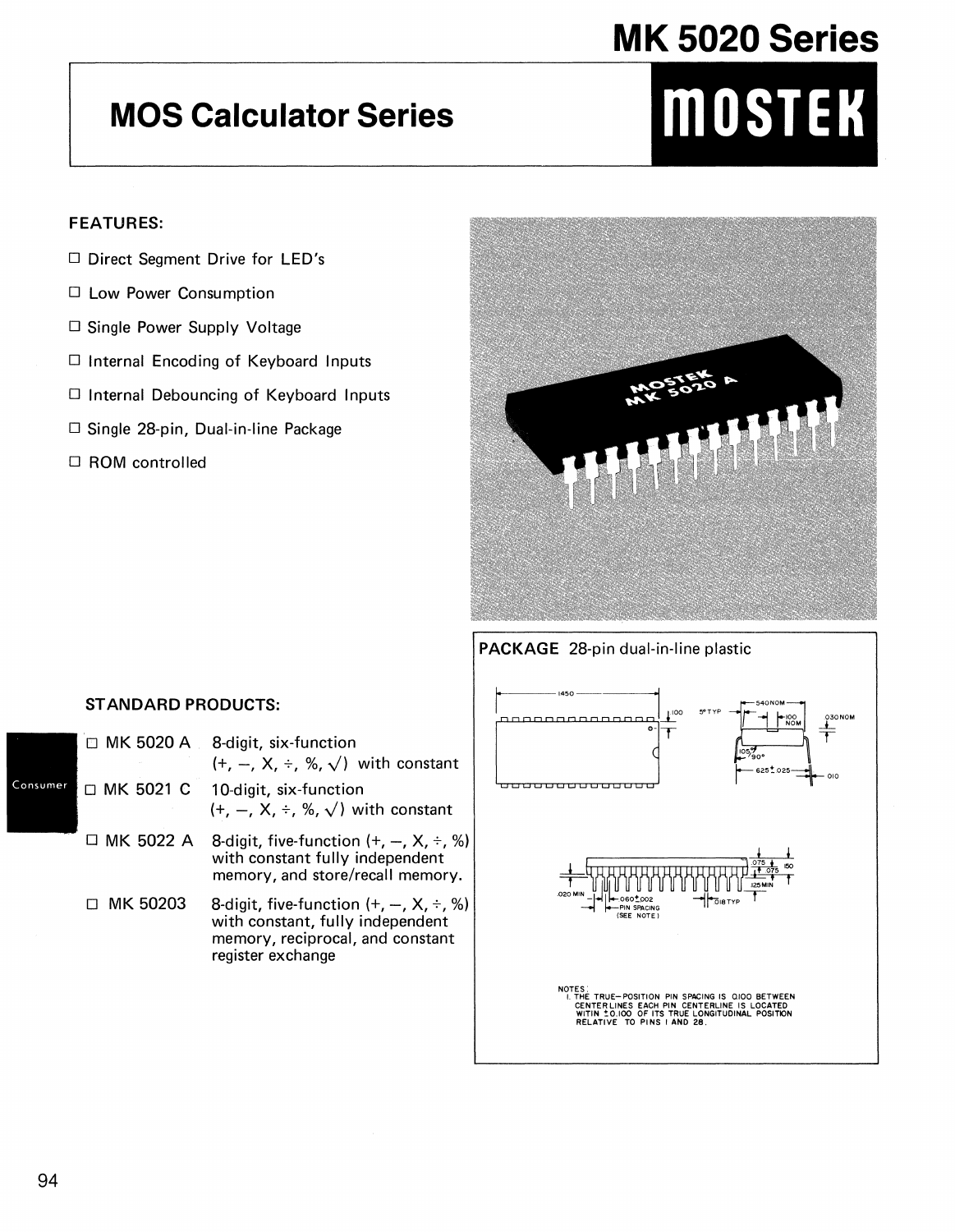#### **ABSOLUTE MAXIMUM RATINGS OVER OPERATING FREE-AIR TEMPERATURE RANGE**  (All voltages relative to  $V_{ss}$ )

#### **RECOMMENDED OPERATING CONDITIONS (0<sup>o</sup>C**  $\leq T_A \leq 55^{\circ}$ **C)**

|                 | <b>PARAMETER</b>       | <b>MIN</b>     | <b>TYP</b> | <b>MAX</b>  | <b>UNITS</b> | <b>NOTES</b> |
|-----------------|------------------------|----------------|------------|-------------|--------------|--------------|
| $V_{GG}$        | Supply Voltage         | $-12$          | $-14.5$    | $-17$       | volts        |              |
| $V_{\text{IH}}$ | Input Voltage, Logic 1 | $V_{SS}$ – 1.2 |            |             | volts        | 2, 8         |
| $V_{IL}$        | Input Voltage, Logic 0 | $V_{GG}$       |            | $V_{ss}$ -5 | volts        |              |
| - ന             | Clock Period           | 5.5            |            | 11          | $n$ sec      |              |

#### **ELECTRICAL CHARACTERISTICS** (12  $\leq$  V  $\leq$  17; 0°C  $\leq$  T<sub>A</sub>  $\leq$  55°C)

|                 | <b>PARAMETER</b>                                   | <b>MIN</b> | <b>TYP</b> | <b>MAX</b> | <b>UNITS</b> | <b>NOTES</b> |
|-----------------|----------------------------------------------------|------------|------------|------------|--------------|--------------|
| l <sub>GG</sub> | <b>Supply Current</b>                              |            | 16         |            | mA           |              |
|                 | Input Current $\omega$ V <sub>IN</sub><br>$V_{ss}$ |            | 150        | 300        | $\mu$ A      |              |
| $R_{ON(SEG)}$   | Segment Output "On" Resistance                     |            | 300        | 750        | $\Omega$     | 4, 7         |
| $R_{ON[DIS]}$   | Digit Output "On" Resistance                       |            | 250        | 600        | Ω            | 4, 8         |
| <b>JOLISEGI</b> | Segment Output Leakage Current                     |            | . .        | 10         | $\mu$ A      | 5, 9         |
| <b>LOLIDIGI</b> | Digit Output Leakage Current                       |            | . .        | 10         | $\mu$ A      | 6, 9         |

#### Notes:

- (1) This parameter is relative to Vss.
- (2) This parameter applies to the KN, KO, KP, and KQ inputs.

INTERNAL CLOCK OSCILLATOR

- (3) The maximum clock period is related to the worst-case keyboard entry time. 11 µsec corresponds to approximately 44 msec "key down" time. Any increases in the clock period will affect this entry time proportionately.
- (4) Voltage across the output (relative to  $V_{ss}$ ) is 0 volts to 1.5 volts.
- (5) Voltage across the output (relative to  $V_{ss}$ ) is 0 volts to 7 volts.
- (6) Voltage across the output (relative to  $V_{ss}$ ) is 0 volts to 17 volts.
- (7) Segment output current must be limited to less than 7 mA per output.
- (B) Because digit output voltages are used in scanning keyboard inputs, external circuitry (e.g., a display driver) must require less than 2 mA from each digit output in order that the minimum value of V<sub>IH</sub> can be satisfied in all applications.

(9) Segment and digit outputs are open drain transistors.

## 28 Vss  $R = 390 K$  10% C  $C = 22$  pF 5%  $\begin{array}{|c|c|c|c|c|c|c|c|} \hline & & & & & \text{Clock Input} \ \hline & 1 & & & \end{array}$ for nominal  $R \nmid N_{GG}$ 140 KHz clock 15

The oscillator waveforms appears as a "sawtooth " voltage variation swinging between  $V_{SS}$  and  $V_{GG}$  /2.

#### SEGMENT AND DIGIT TIMING AND POLARITY



Note: Segment and digit outputs are turned on to Vss for a displayed segment. 95

Consume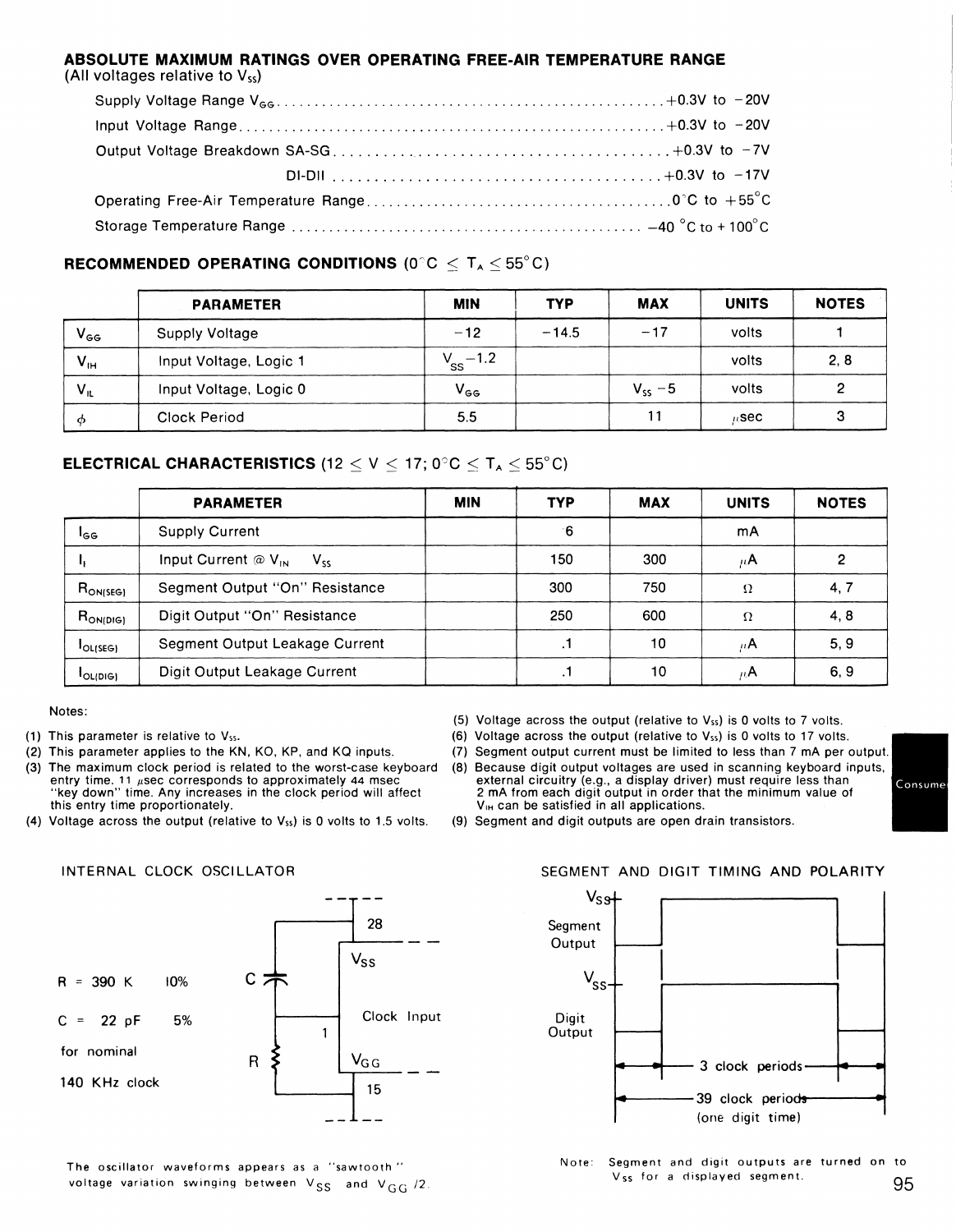# **MK 5020AN**

#### **DESCRIPTION**

The MK 5020 A is a six-function  $(+, -, X, \div, \%, \sqrt{})$ 8-digit calculator, featuring selectable constant, floating or fixed decimal point (selectable to eight positions), selectable roundoff, algebraic or business entry, credit balance, chain calculations, leading zero suppression, and internal debouncing and encoding of keyboard inputs.

Low power dissipation, broad supply voltage range, a single power supply, and an internal clock oscillator makes the MK 5020 A ideal for battery-operated, handheld calculators with lower system costs.